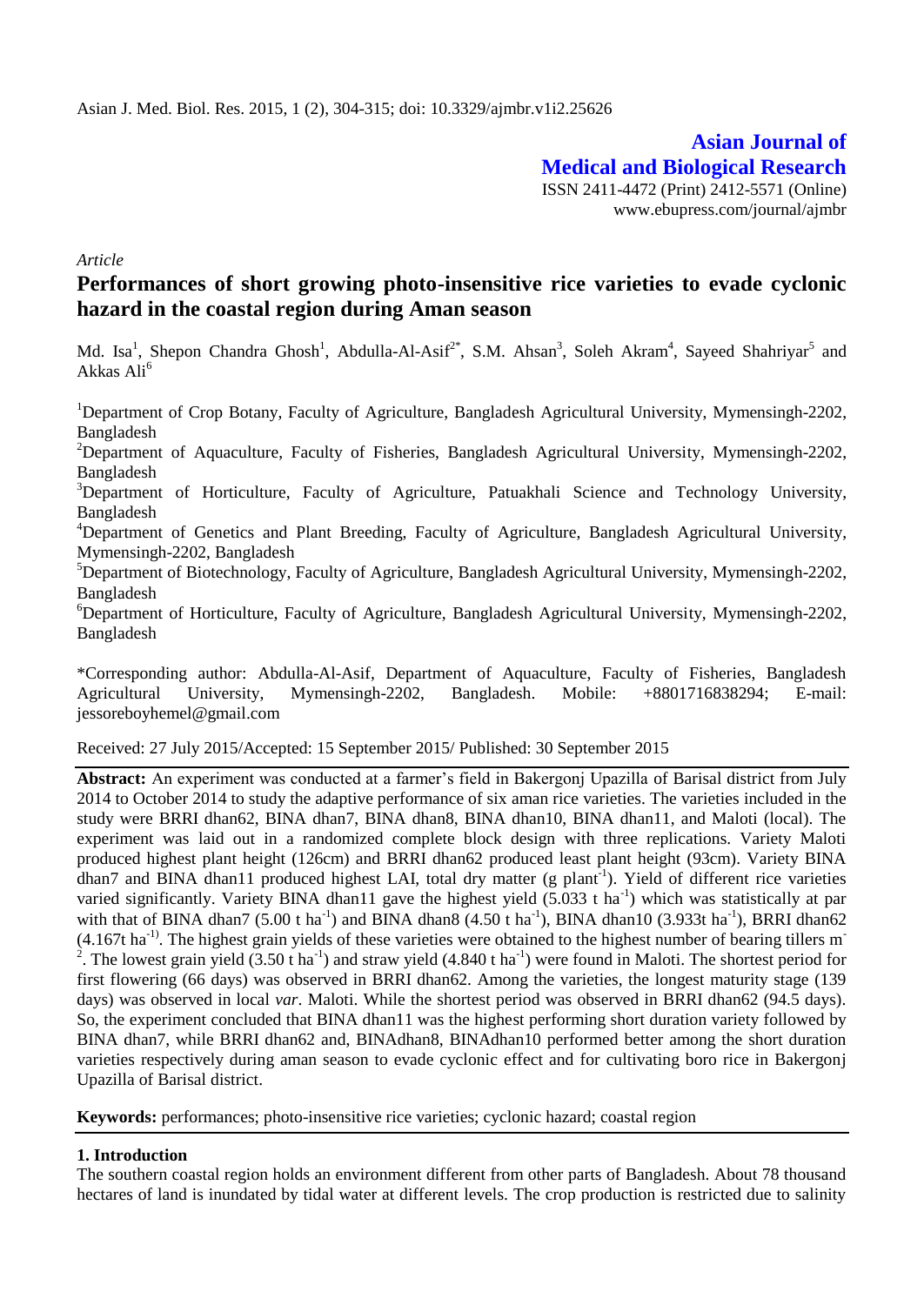during dry season. Sweet water availability during dry season is very limited in the coastal area. Farmers are habituated to cultivate their land by tidal water. Most dominant cropping pattern, single transplanted aman alone occupied 35% land of net cropped area. Very negligible portion, less than 1% of net cropped areas occupied by five minor cropping patterns consisting wheat, mustard and potato. These crops do not perform well in the coastal region due to shorter (30-40 days) winter period compared to that of north-west region (3-4 months). The turnaround time after transplanted aman harvest in the coastal saline environment is very short to catch Rabi crop (Karim, 1990). Moreover, rapid tillage operation in many cases is not possible because of late November shower. In the Rabi season, about 50% of the cropped area remains fallow under single transplanted aman and Fallow – B. Aus/ transplanted aus – transplanted aman cropping patterns. In this period a vast portion of this fallow area is used as an unplanned grazing land of buffaloes and sheep. The southern region is relatively more flat and is also inundated by tidal flooding twice a day. Cropping pattern is determined largely by the time of onset of monsoon; early monsoon encourages to grow aus during the kharif-I season otherwise the entire region becomes a single cropped area with transplanted aman rice only. People living this area reluctant to grow crops in rabi season due to scarcity of water. They generally cultivate transplanted aman which is sown in early July to September and harvested in late December to early January. Rabi season starts from mid October. During this time land is occupied by local transplanted aman which make unsuitable for cultivation. So to make this huge land into double or triple cropped area it is necessary to introduce short duration rice varieties as a result farmers could cultivate rabi crops after harvesting transplanted aman. Productivity of Aman rice is particularly low in most of these coastal areas because of excessive flooding (either partial or complete) and less adoption of suitable high yielding varieties (HYV) of rice. Farmers rely on traditional rice varieties that are tall, do not respond to inputs and have low yields of 2-2.5 t/ha (Mondal *et al.,*  2004). Natural disaster occurs almost every year in Bangladesh due to climate change. Crop agriculture is often constrained by different hazards and disasters such as floods, droughts, soil and water salinity, cyclones and storm surges (MoEF, 2009). It is very common phenomenon in coastal regions of this country. Bangladesh is subject to devastating cyclones, originating over the Bay of Bengal, in the periods of April to May and October to November. Often accompanied by surging waves, these storms can cause great damage and loss of life. One of the reasons why it hits Bangladesh coast often is the conical shape of the Bay of Bengal. Over the last 50 years, 15 severe cyclones with wind speed ranging from 140 to 225 km/hr have hit the coastal area of Bangladesh of which 7 hit in pre-monsoon and rest in the post-monsoon season (FAO/GIEWS Global Watch, 2007). Cyclone cause huge damage to production of traditional crops. The 1970 Bhola cyclone was a devastating cyclone that struck on November 12, 1970 (Islam, 2006). It was the deadliest tropical cyclone ever recorded, and one of the deadliest natural disasters in modern times. More than 2,50,000 people lost their lives in the storm, primarily as a result of the storm surge that flooded much of the low-lying islands of the Ganges Delta. The cyclone which struck Bangladesh on the night of 29-30 April 1991 was particularly severe causing widespread damage, killing 138882 people (Bern, *et al.* 1993). In 2007, Bangladesh suffered a natural disaster like the cyclone SIDR of November 15, an unusually powerful storm that triggered giant waves up to 30ft (7m) high and killed more than 10000 people in the south western coastal belt of Bangladesh covering the districts of Bagerhat, Barisal, Patuakhali, Pirojpur, Khulna and Satkhira. More than 1.6 million acres of cropland was reportedly damaged. The main crop damaged was rice that was under cultivation during this Aman season (United Nation 2007).

#### **2. Materials and Methods**

#### **2.1. Site description**

#### **2.1.1. Geographical location**

Geographically, the experimental area is located at  $22^{\circ}55'$  N latitude and  $90^{\circ}33'$  E longitudes. The area is covered with Gangetic Tidal Floodplains. The area lies at 0.9 to 2.1 meter above mean sea level. The experimental field belongs to the Agro–ecological zone of AEZ–13 (UNDP, 1988; FAO, 1988). The region of the study was slightly affected by salinity where the total coverage of this region is  $17066 \text{ km}^2$  with a total land volume of 1706600 ha (when Barisal, Jhalakathi, Pirojpur, Patuakhali, and Barguna are included) and the western coastal zone surrounded by the Sundarbans (mangrove forest).

#### **2.1.2. Soil**

The soil of the experimental field was silty clay loam having pH value of 6.8 due to salinity. The characteristics of the experimental soil have been examined by the Soil Resource Development Institute (SRDI), Regional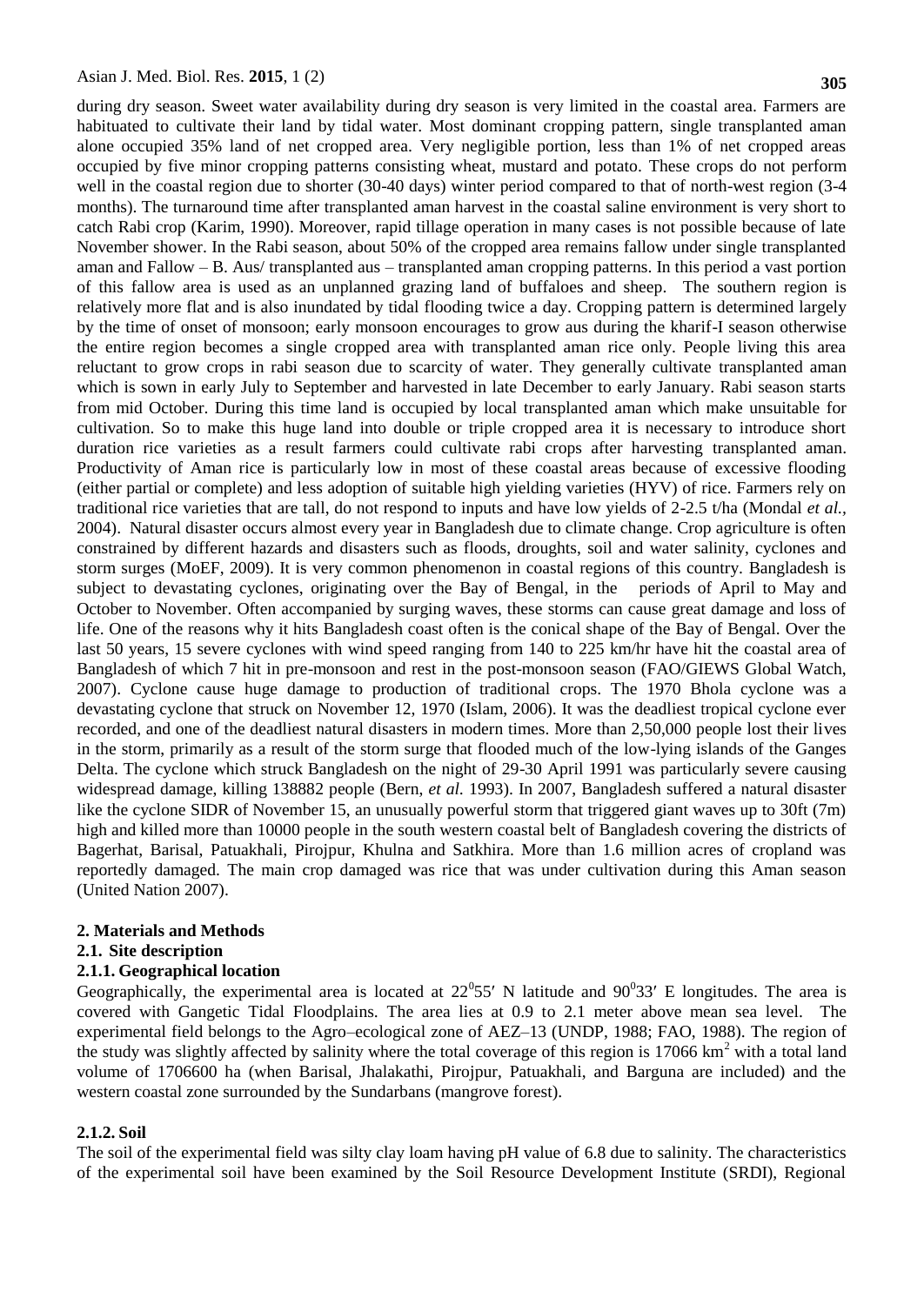Laboratory, Barisal. The organic matter content found 0.93% in most cases. Deficiency of nitrogen is acute and widespread. Status of exchangeable Potasium is almost satisfactory.

## **2.1.3. Climate and weather**

The experimental area is situated in the sub–tropical climatic zone and characterized by heavy rainfall during the months of July to October (Kharif Season) and scanty rainfall during the rest period of the year.

## **2.2. Experimental materials**

The experiment treatments consisted with single factors i.e. variety as planting materials.

The following 6 rice varieties were included as experimental treatment.

- i. BINA dhan7
- ii. BINA dhan8
- iii. BINA dhan10
- iv. BINA dhan11
- v. BRRI dhan62
- vi. Maloti (local rice)

## **2.3. Experimental design and layout**

The experiment was laid out in a randomized complete block design (RCBD) with three replications. The total numbers of unit plots were 18. The size of each unit plot was 10 m<sup>2</sup>(4 m  $\times$  2.5m). The spaces between blocks and plots were 1m and 1m, respectively.

## **2.4. Seed selection**

Healthy seeds of, BINA dhan7, BINA dhan8, BINA dhan10 and BINA dhan11 were collected from Bangladesh Institute of Nuclear Agriculture (BINA). BRRI dhan62 was collected from Bangladesh Rice Research Institute (BRRI), Joydebpur, Gazipur.

## **2.5. Priming of seed**

Healthy and vigorous seeds were selected for priming. Before sowing the seeds were primed following hydro priming technique by soaking in water for 24 hours at room temperature and then incubated for 30 hours at 0 35 C. The primed seeds were then sown in the seed bed.

### **2.6. Preparation of seedling nursery**

A common procedure was followed in raising seedlings in the seedbed. The seedbed was prepared by puddling with repeated ploughing followed by laddering. Weeds were removed and irrigation was gently provided to the bed as and when necessary. No fertilizer was used in the nursery bed.

# **2.7. Seed sowing**

After sprouting, the seeds were sown in the previously prepared wet seed bed on 5 July 2014.

# **2.8. Land preparation for transplanting**

The tidal free land was opened on 29 July, 2014 and prepared by ploughing and cross ploughing with power tiller and country plough. Then the land was laddered with traditional tools. Thereafter, the land was ploughed and cross–ploughed and deep ploughing was obtained good tilth, which was necessary to get better yield of this crop. The plots were spaded one day before transplanting and the whole amount of fertilizers were incorporated thoroughly before planting according to fertilizer recommendation guide (BARC, 2005).

### **2.9. Uprooting of seedlings**

The seedbeds were made wet by application of water on the previous day before uprooting the seedlings. The seedlings were uprooted carefully without causing dry injury to the roots. The uprooted seedlings were kept on soft mud under shade.

# **2.10. Transplanting of seedlings**

On 30 July 2014, 25 day–old seedlings were transplanted in the tidal free puddled land keeping plant to plant distance 25 cm and row to row distance 25 cm. Gap filling was made up to 7 days after transplanting to maintain proper treatment and similar plant population density for every plot.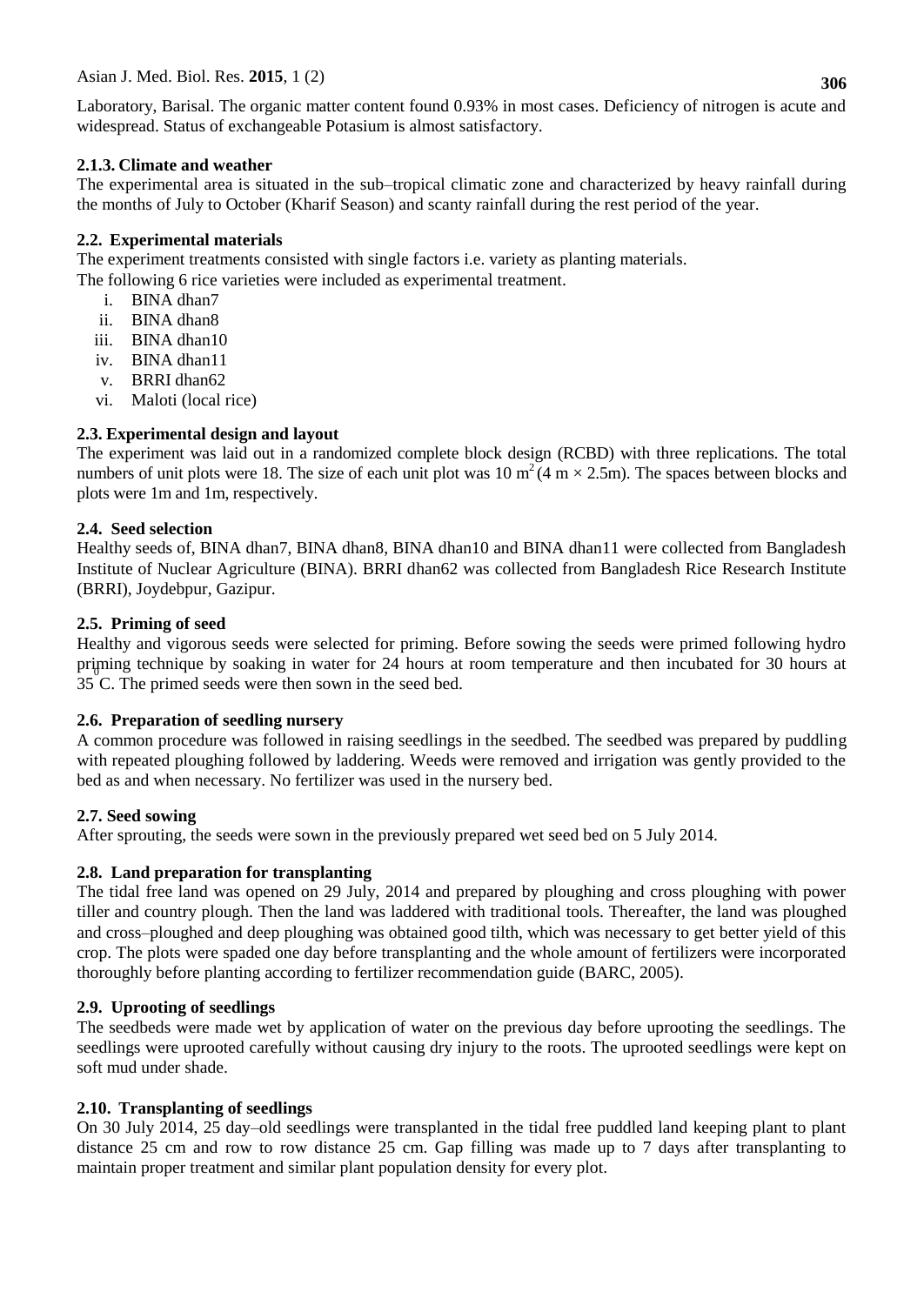#### **2.11. Uses of Fertilizer**

The land was fertilized with cowdung, urea, triple super phosphate, muriate of potash, gypsum and zinc sulphate at the rate of 10 t, 200 kg, 150 kg, 125 kg, 50 kg and 8 kg ha, respectively. The whole amount of cowdung, triple super phosphate, muriate of potash, gypsum and zinc sulphate were applied at the time of final land preparation. Urea was applied in 3 equal splits at 10, 20 and 40 days after planting (DAT).

### **2.12. Intercultural operations**

Intercultural operations were done for maintaining the normal growth and development of the crop. Crops were infested with different weeds. Weeding was done twice by hand pulling on 12 August and 05 September. No irrigation was provided as crop was grown in rain fed condition.

### **2.13. Plant protection measure**

The crop was infested by Stem borer and Rice bug. Stem borer was controlled by applying of Mortar at the rate of 12.5 ml 10L of water on  $25_A$ August 2014 and 28 September 2014. Rice bug was controlled by applying Carate at the rate of 12.5 ml 10L of water on 28 September 2014.

### **2.14. Sampling and data collection**

Sampling was started from tillering and continued up to harvest at 10, 20, 30, 40, 50, 60, 70, 80 DAT and at harvest or 110 days after transplanting (DAT). At each sampling five random hills from each plot were uprooted avoiding border hills and washed them in running tap water. Then the plant samples were carried to the laboratory. Plant height; number of leaves plant<sup>-1</sup>; number of total, effective and non–effective tillers hill<sup>-1</sup>; Flag leaf length; Days of 50% flowering; Days of 80% maturity; leaf area (LA); leaf area index (LAI); total dry matter (TDM); Crop and relative growth rate (CGR and RGR); length of root; length of panicle; number of total, sterile and non-sterile spikelets panicle<sup>-1</sup>; 1000-grain weight; grain, straw and biological yield and harvest index (HI) were recorded.

## **2.15. Harvest and post harvest operations**

Harvest was done when 80–90% of the grains became golden in colour. Ten hills excluding border hills were randomly selected from each plot. Selected plants were cut at the ground level and were separately bundled and properly tagged for recording necessary data. Grain and straw yields were determined by harvesting one square meter area which was prefixed at the center of each plot. The harvested crops were then threshed and cleaned. Grain and straw weights were recorded after proper sun drying.

### **2.16. Parameters studied**

- (i) Plant height (cm)
- (ii) Number of total tillers hill<sup>-1</sup>
- (iii) Leaf area index
- $(iv)$  Total dry matter (g plant<sup>-1</sup>)
- (v) Crop growth rate  $(g m^{-2} day^{-1})$
- (vi) Relative growth rate  $(g m^{-2} day^{-1})$
- (vii) Length of panicle (cm)
- (viii) Number of total spikelets panicle $^{-1}$
- $(ix)$  1000 seed weight  $(g)$
- $(x)$  Grain yield  $(t \, ha^{-1})$
- $(xi)$  Straw yield  $(t \, ha^{-1})$
- (xii) Biological yield
- (xiii) Harvest index

### **2.17. Measurement of morpho–physiological parameters**

### **2.17.1. Plant height (cm)**

Plant height was recorded from 5 randomly selected plants from each plot and was taken at different days after transplanting *viz*. 10, 20, 30, 40, 50, 60, 70, 80, 90 and 100 DAT and at harvest or 110 days after transplanting (DAT). The effective plant height was considered from ground level to the top of the leaf at vegetative phase and panicle less at harvest (110 DAT) stage. Plant height data was measured by a meter scale and recorded in cm.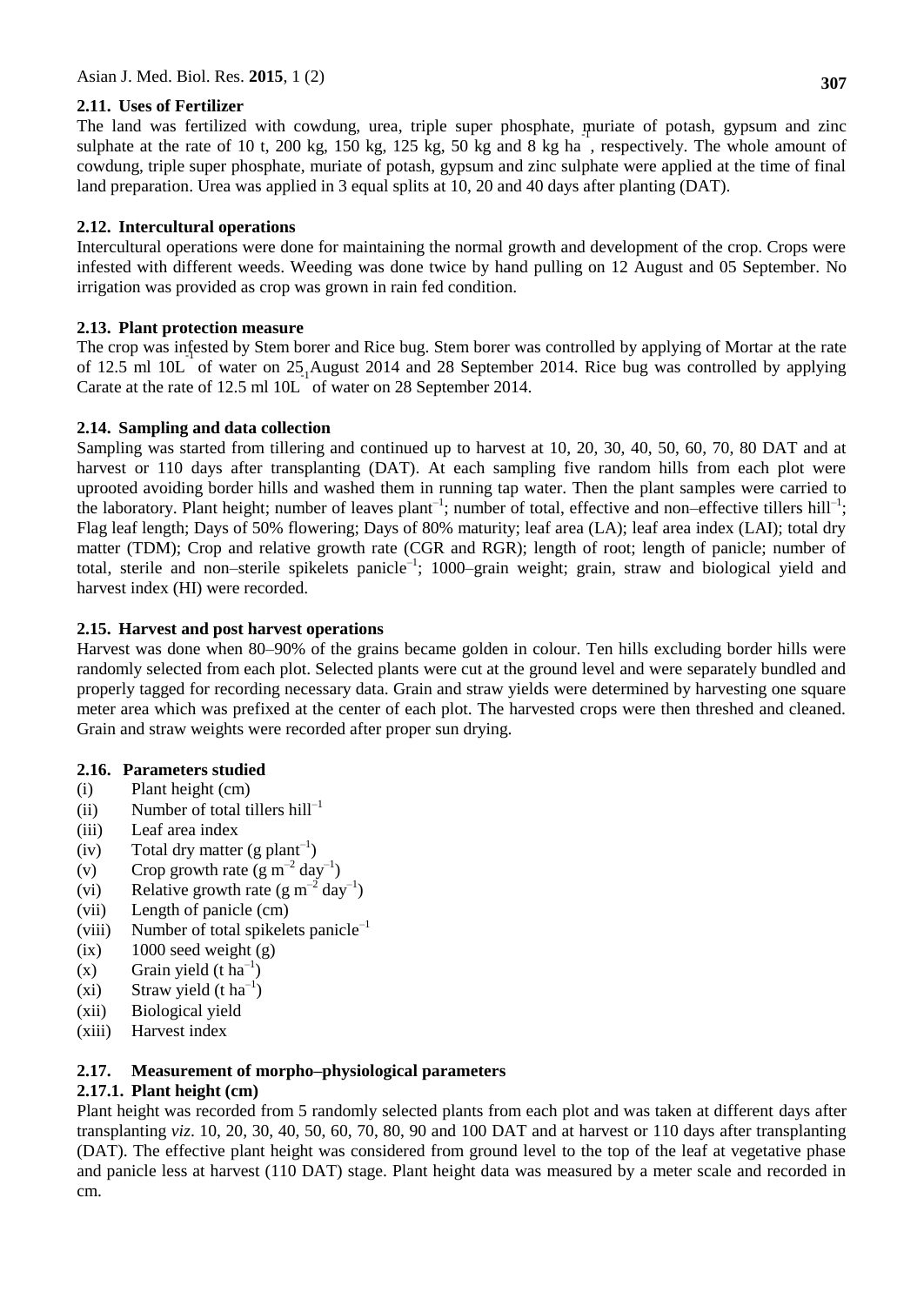#### **2.17.2. Number of total tillers hill–1**

Number of total tillers hill<sup>-1</sup> data was observed from 5 randomly selected plants from each plot at 10 days interval from 10 days after planting to 80 DAT *viz*. 10, 20, 30, 40, 50, 60, 70 and 80 DAT.

#### **2.17.3. Leaf area index**

The leaf area of one hill was measured by an automatic leaf area meter. Leaf area of the rest five hills were calculated from the leaf dry weight of respective hills multiplying with the ratio of the leaf area of measured hills and its dry weight. Then the leaf area was expressed as average of five. Finally leaf area index (LAI) was calculated as follows–

$$
LAI = \frac{LA}{P}
$$

Where, LA = leaf area (cm<sup>2</sup>), P = ground area (25cm  $\times$  25 cm = 625 cm<sup>2</sup> plant<sup>-1</sup>)

# **2.17.4.** Total dry matter (g plant<sup>-1</sup>)

The plant parts such as shoot including leaves and roots were detached and kept separately in oven at  $80\pm2^{\circ}$  C for 72 hours. The oven dried samples were weighed for dry matter production. The total dry matter production was calculated at 10, 20, 30, 40, 50, 60, 70 and 80 DAT from the summation of shoots including leaves and roots (whole plant).

#### **2.17.5.** Crop growth rate (g  $m^{-2}$  day<sup>-1</sup>)

The CGR values of crops were calculated for the period of 10- 20, 20- 30, 30- 40, 40- 50, 50- 60, 60- 70, 70- 80 DAT). Rate of dry matter production per unit of time per unit of ground area was calculated with the following formula:

$$
CGR = \frac{1}{A} \cdot \frac{W_2 - W_1}{T_2 - T_1} \text{ g m}^{-2} \text{day}^{-1}
$$

Where,  $W_1$ = Total dry matter production at previous sampling date

 $W_2$ = Total dry matter production at current sampling date

 $T_1$ = Date of previous sampling

 $T_2$ = Date of current sampling

 $GA =$  Ground area  $(m<sup>2</sup>)$ 

## **2.17.6. Relative growth rate (g g**  $\text{-}$ **<sup>1</sup>day**<sup>-1</sup>)

The relative growth rate (RGR) values at different growth stages 10- 20, 20- 30, 30- 40, 40- 50, 50- 60, 60- 70, 70- 80 DAT) were calculated using the following formula–

$$
RGR = \frac{LogeW_2 - LogeW_1}{T_2 - T_1} g g^{-1} day^{-1}
$$

Where,  $W_1$ = Total dry matter production at previous sampling date  $W<sub>2</sub>=$  Total dry matter production at current sampling date  $T_1$ = Date of previous sampling  $T_2$ = Date of current sampling

Loge= Natural logarithm

### **2.17.7. Length of panicle (cm)**

Panicle length was measured from the basal node of the rachis to the apex of each panicle from the randomly selected 5 hills.

### **2.17.8. Number of total spikelets panicle–1**

Number of total spikelets panicle<sup>-1</sup> were recorded by the following formula

Number of total spikelets panicle<sup>-1</sup> = Number of sterile spikelets panicle<sup>-1</sup> + number of non–sterile spikelets panicle–1 .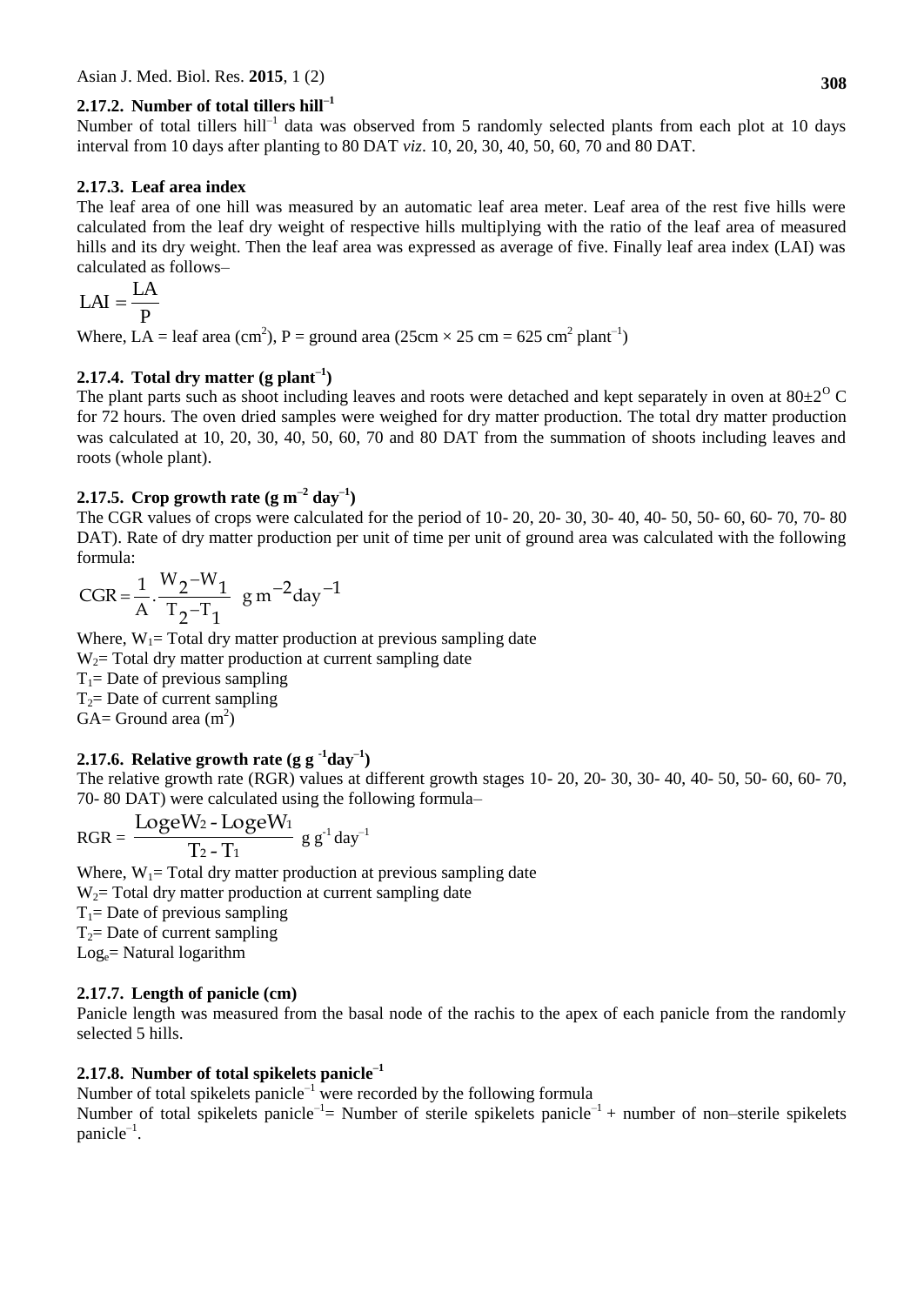#### **2.17.9. Days of 50% flowering**

Days of 50% flowering was counted when 50% plant gives flowering in every variety by selecting 5 hills randomly.

### **2.17.10. Days of 80% maturity**

Days of 80% maturity was counted when 80% spikelets of all the rice varieties become matured enough to harvest from randomly selected 5 hills.

#### **2.17.11. 1000 seed weight (g)**

One thousand cleaned dried seeds were counted randomly from each sample and weighed by using a digital electric balance at the stage the grain retained 12% moisture and the mean weight were expressed in gram.

### **2.17.12. Grain yield (t ha–1 )**

Grain yield was determined from the central 5 m<sup>2</sup> of the plot and expressed as t ha<sup>-1</sup> on 12% moisture basis. Grain moisture content was measured by using a digital moisture tester.

### **2.17.13. Straw yield (t ha–1 )**

Straw yield was determined from the central 5  $m^2$  of each plot. After threshing, the sub–sample was oven dried to a constant weight and finally converted to t  $ha^{-1}$ .

#### **2.17.14. Biological yield**

Grain and straw yields are altogether regarded as biological yield. The biological yield was calculated with the following formula:

Biological yield= Grain yield  $(t \text{ ha}^{-1})$  + Straw yield  $(t \text{ ha}^{-1})$ 

#### **2.17.15. Harvest index**

It denotes the ratio of economic yield to biological yield and was calculated with the following formula (Gardner *et al*., 1985).

Harvest index  $\left(\% \right) = \frac{120 \text{ m/s}}{124 \text{ s}} \times 100$ Biological yield Economic yield  $\times$ 

Where, Economic yield= Grain yield and Biological yield= Grain yield+Straw yield

### **3. Results and Discussion**

#### **3.1. Plant height**

In all the six aman rice varieties, plant heights were significantly affected by different days after planting (Table 1). Among six varieties, plant heights were higher in Maloti than that of BINA dhan7, BINAdhan-8, BINA dhan10, BINA dhan11, BRRI dhan62 respectively. From the Table1, it is evident that the plant height increased progressively with the advancement of time and growth stages. These results also indicated that the plant height of all six varieties varied significantly due to the differentiation in their genetic characters and also the variation in adaptability with the studied field condition. Such variation in plant heights of many varieties were also reported by Zubaer *et al*. (2007); Ashrafuzzaman *et al*. (2009); Uddin *et al*. (2010); Hossain *et al*. (2005) and many other researchers at home and abroad.

| <b>Variety</b>                | Plant height (cm) at different days after transplanting (DAT) |                   |                   |                   |                   |        |                    |                    |                     |                     |
|-------------------------------|---------------------------------------------------------------|-------------------|-------------------|-------------------|-------------------|--------|--------------------|--------------------|---------------------|---------------------|
|                               | <b>Seedling</b>                                               | 10                | 20                | 30                | 40                | 50     | 60                 | 70                 | 80                  | <b>Harvest</b>      |
| BINA dhan7                    | 35.1c                                                         | 40.2c             | 45.2c             | 50.3c             | 66.6c             | 80.3c  | 101.0c             | 106.0bc            | 106.0cd             | 101.0 <sub>bc</sub> |
| BINA dhan8                    | 45.2 <sub>b</sub>                                             | 50.1 <sub>b</sub> | 55.2 <sub>b</sub> | 60.2 <sub>b</sub> | 71.0b             | 84.3bc | 111.0 <sub>b</sub> | 111.3 <sub>b</sub> | 111.3 <sub>bc</sub> | 109.0 <sub>b</sub>  |
| BINA dhan10                   | 42.7 <sub>b</sub>                                             | 48.1 <sub>b</sub> | 56.2b             | 62.1 <sub>b</sub> | 72.6 <sub>b</sub> | 80.3c  | 95.3c              | 115.3 <sub>b</sub> | 115.0b              | 100.3 <sub>bc</sub> |
| BINA dhan11                   | 44.1b                                                         | 49.2 <sub>b</sub> | 57.5b             | 61.1b             | 71.3 <sub>b</sub> | 82.3c  | 99.7c              | 112.0b             | 112.3 <sub>bc</sub> | 106.0b              |
| BRRI dhan62                   | 42.2 <sub>b</sub>                                             | 47.3 <sub>b</sub> | 53.3b             | 60.2 <sub>b</sub> | 72.6b             | 88.3ab | 98.7c              | 100.3c             | 100.3d              | 93.00c              |
| <b>MALOTI</b><br>(local dhan) | 50.2a                                                         | 55.3a             | 66.1a             | 71.1a             | 82.3a             | 91.3a  | 121.3a             | 126.3a             | 130.7a              | 126.0a              |
| CV(%)                         | 3.93                                                          | 5.07              | 3.94              | 3.57              | 3.16              | 3.26   | 4.33               | 4.45               | 3.31                | 4.65                |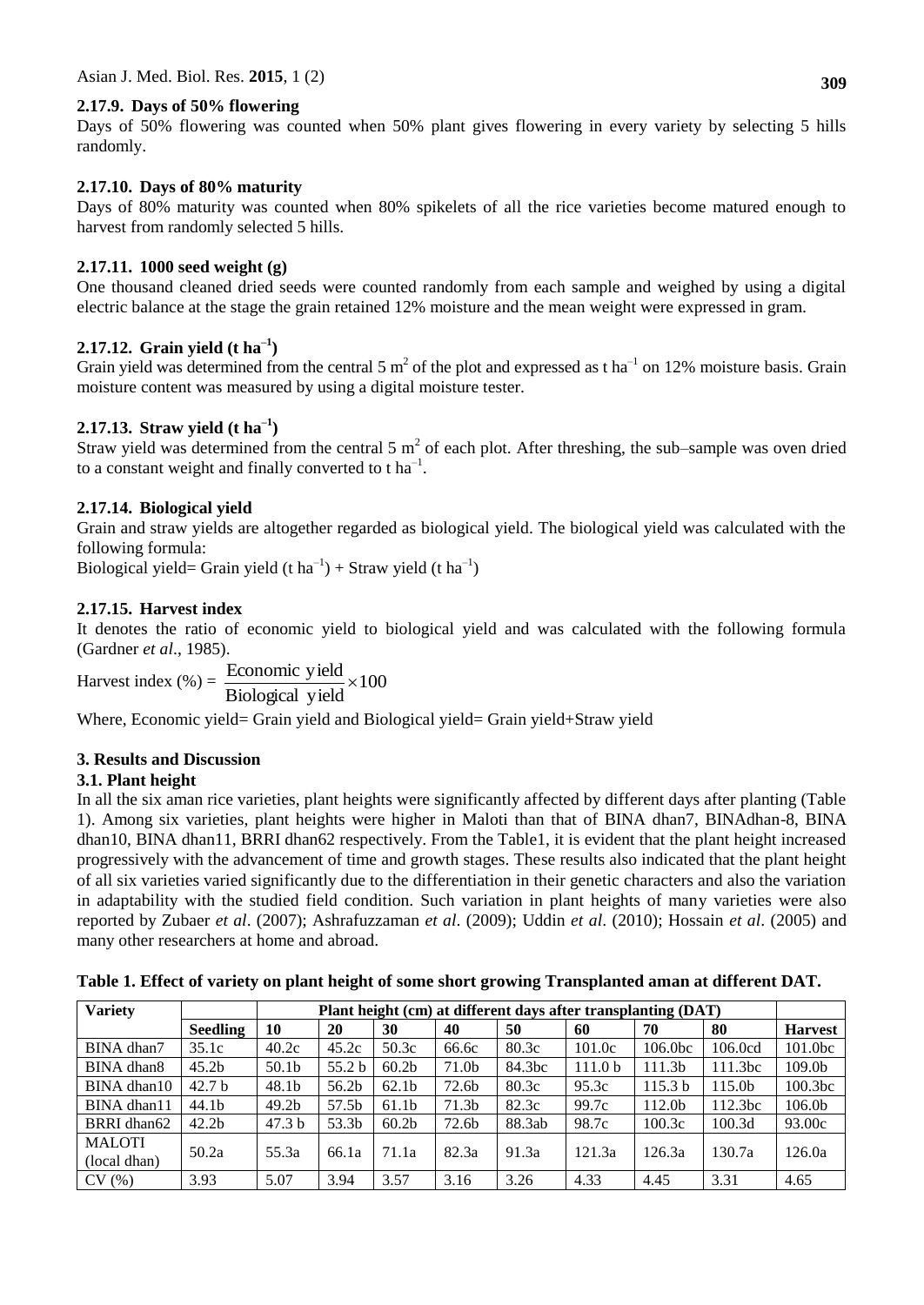#### **3.2. Leaf area index**

Significant variation was observed in Leaf area index of different varieties (Figure 1). During the vegetative stage the LAI was slow, increased sharply until attaining a maximum at 80 DAT approximately in all varieties. Significantly the highest LAI was observed in BINA dhan7 (3.90) followed by BINA dhan11 (3.77) and the lowest in Maloti (1.91) at 80 DAT.

The variation in LAIs might be attributed to variation in number of leaves, leaf expansion and leaf senescence with age. The maximum LAI was obtained in BINA dhan7 (3.90) possibly because of their higher number of leaves, maximum leaf expansion (i.e. leaf length and breadth) and minimum leaf senescence. The result obtained from the present study is consistent with the result of Zubaer *et al*. (2007). The findings of Alam *et al*. (2003) were also similar with the present study who also found significant variation in leaf area among the transplant aman rice.



**Figure 1.Variation in LAI of different rice varieties at different DAT during aman season.**

### **3.3. Total dry matter (g plant–1 )**

Total dry matter (TDM) m<sup>-2</sup>as assessed in periodic intervals, were statistically significant at most growth stages (Table 2). The highest (1210g) and lowest (864.0g) TDM  $m<sup>2</sup>$  were found in BINA dhan7 and Maloti respectively (Table 2). BINA dhan8, BINA dhan11 produced same result statistically with BINA dhan7. While BINA dhan10 and BRRI dhan62 produced intermediate total dry matter. The variation in TDM was found to be the inherent genetic makeup of the studied varieties and also the variation in weight of leaves, shoot, root and other parts of the plants. So, the enhancement of TDM was directly related to the height of stem or plant, leaves and roots in this study. The findings of the present study were also similar to Mannan *et al*. (2012) who reported that the higher productive variety Chinigura produced the highest amount of TDM while least amount of DM was in Kataribhog due to genetic variation and also the variation in weight of plant parts. Similarly, Islam (2011) showed higher total dry matter plant<sup>-1</sup> in local line KD5 18-150 under temperature stress. Baset Mia and Shamsuddin (2011) also found significant variation in TDM by local and modern rice cultivars. Zubaer *et al*. (2007) also reported that BINA dhan 4 performed better in producing total dry matter than the other two genotypes.

**Table 2. Total dry matter (TDM) g m-2 production in some short growing transplanted aman varieties during aman season.**

| <b>Variety</b>     | Total dry matter (TDM) g m <sup>-2</sup> at Different Days After transplanting (DAT) |         |                    |         |        |        |         |         |
|--------------------|--------------------------------------------------------------------------------------|---------|--------------------|---------|--------|--------|---------|---------|
|                    | 10                                                                                   | 20      | 30                 | 40      | 50     | 60     | 70      | 80      |
| BINA dhan7         | 80.5a                                                                                | 180.4a  | 280.5a             | 401.3a  | 611.5a | 976.5a | 1135.0a | 1210.0a |
| BINA dhan8         | 66.7bc                                                                               | 111.1bc | 153.7b             | 301.4bc | 533.3b | 775.4b | 973.3b  | 1125.0a |
| BINA dhan10        | 62.4d                                                                                | 104.6cd | 145.6b             | 280.5bc | 501.8c | 666.6c | 957.3b  | 997.4b  |
| BINA dhan11        | 68.3b                                                                                | 117.5b  | 160.5 <sub>b</sub> | 321.5b  | 601.9a | 788.7b | 981.4b  | 1165.0a |
| <b>BRRI</b> dhan62 | 65.6c                                                                                | 106.7cd | 150.3b             | 283.7bc | 520.5b | 685.1c | 970.1b  | 1002.0b |
| MALOTI (local)     | 60.4d                                                                                | 101.5d  | 141.2b             | 270.7c  | 482.4d | 560.4d | 792.5c  | 864.0c  |
| CV(%)              | 2.01                                                                                 | 3.36    | 6.96               | 6.86    | 1.74   | 5.53   | 4.18    | 4.45    |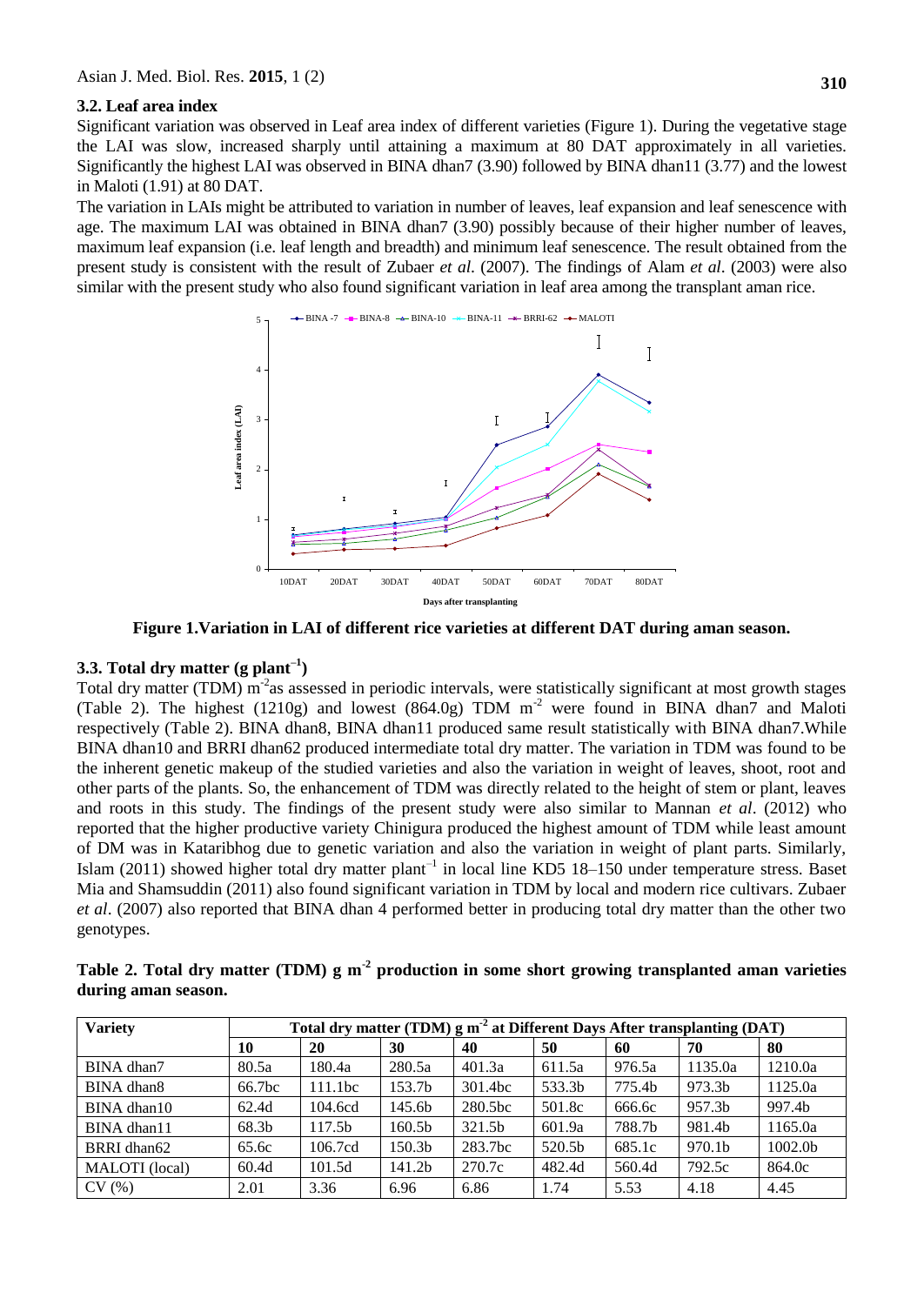#### **3.4.** Crop growth rate  $(g m^{-2} day^{-1})$

Crop Growth Rate(CGR) from early initial stages rapidly increased followed by a lag period between 50- 60DAT  $2<sup>nd</sup>$  increase between 60-70 DAT and a sharp decrease at the approach of reproductive development in most of the varieties except BINA dhan7 and BINA dhan8(Figure 2). The varieties BINA dhan7 and BINA dhan8 had the continual increase in CGR until about 60-70 DAT and after reaching their peaks they declined with the transition of reproductive development i.e. between 60-80DAT. The CGR a measure of the ability of the performance of a crop, in the tested varieties at the experimental site indicates that BINA dhan7 and BINA dhan8 had the superiority in their ability to be well adapted under the agro- climatic condition of Bakergonj while the other varieties had some limitations to the fluctuations of the prevailing environmental conditions where the crop was grown. Significant variation regarding RGR were also obtained by Roy *et al.* (2014) due to varieties where the highest CGR was observed in BRRI dhan 48 and lowest in BRRI dhan42 among four rice varieties due to genetic variation which are also agreed to the findings of Nicknejad Jahan *et al*. (2009).



Figure 2. Variation in (CGR) (g m<sup>-2</sup>day<sup>-1</sup>) of different Rice varieties at different DAT during aman **season.**

#### **3.5. Relative growth rate (g**  $g^{-1}$  **day<sup>-1</sup>)**

The variation of RGR (mg  $g^{-1}d^{-1}$ ) in different test varieties is presented in Figure 3. The shapes of the variation of RGR curves were in continual decreasing rate in BINA dhan7, BINA dhan8, BINA dhan10, BINA dhan11and BRRI dhan62. But in case of Maloti it increases from 30-70 DAT then decreases gradually. Significant variation regarding RGR were also obtained by Roy *et al.* (2014) due to varieties where the highest RGR was observed in BRRI dhan48 and lowest in BRRI dhan42 among four rice varieties due to genetic variation which are also agreed to the findings of Nicknejad and Jahan *et al*. (2009).



**Figure 3. Variation in (RGR) (g g-1 day-1 ) of different rice varieties at different DAT during aman season.**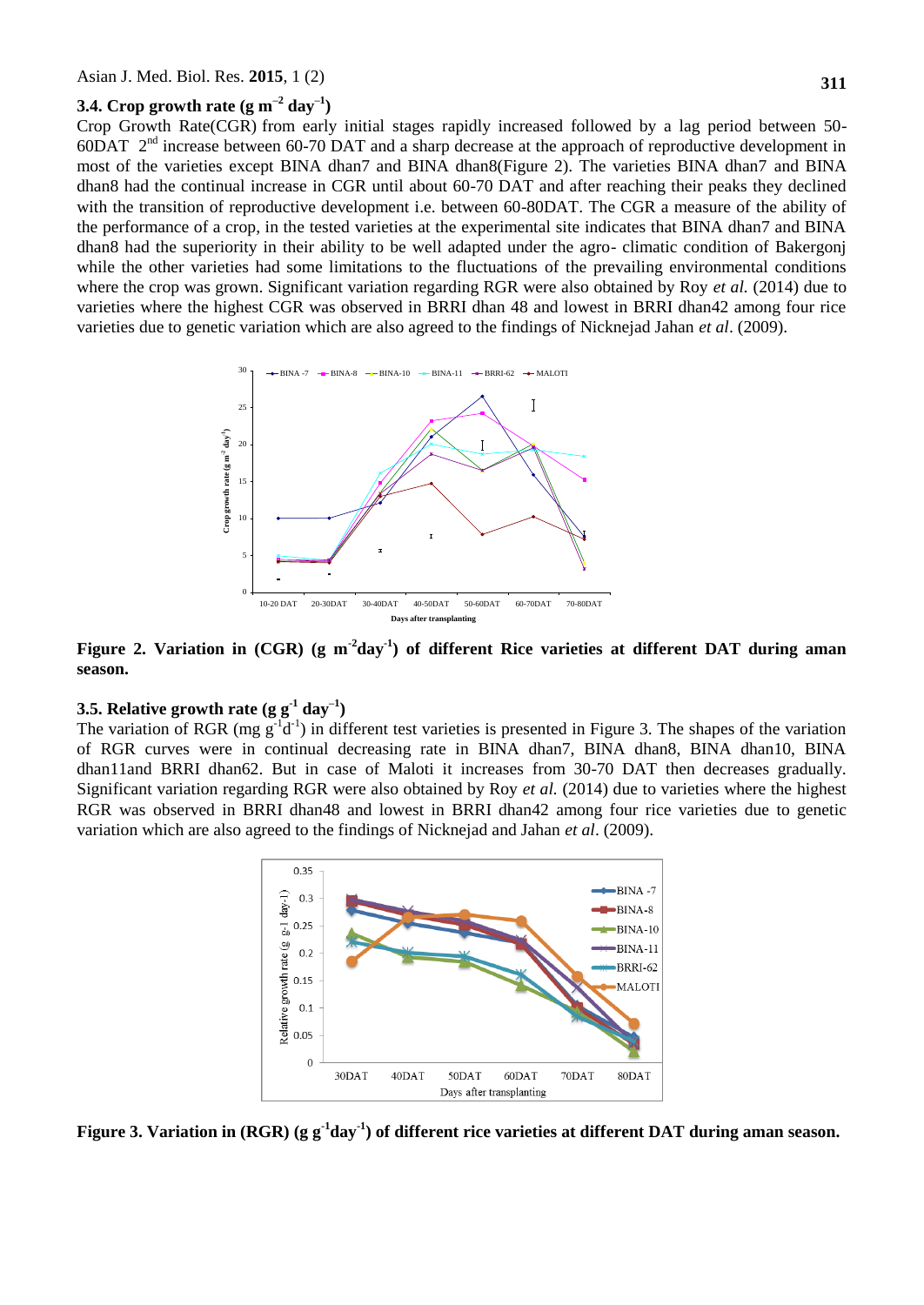#### **3.6. Number of tillers hill–1**

The developments of tillers hill<sup>-1</sup>in rice due to varieties have been presented in Table 3. The number of tillers hill<sup>-1</sup> varied significantly among varieties (Table 3). The maximum number of tillers was produced from the variety BINA dhan7 33.67 while BINA dhan8 had 31.93, BINA dhan10 had 30.23, BINA dhan11 had 31.33, BRRI dhan62 had 32.00 and Maloti had 26.0 tillers at harvest. This result showed that BINA dhan7 produced maximum tillers hill<sup>-1</sup> than Maloti which might be due to the genetic makeup of those varieties and also the variation in adaptability with the studied area. Tiller(s) number hill<sup>-1</sup> is an important yield contributing character in rice. Mondal et al. (2005) found significant differences in number of tillers hill<sup>-1</sup> in 17 rice varieties. Differences in the production of total tillers hill<sup>-1</sup> might be due to genetic variation, physiological functions and growth characters of the varieties under study. Similar trend were also found by Sohel *et al*. (2009) who reported that all the yield and yield contributing character differed significantly due to varietal difference.

#### **3.7. Days to 50% flowering**

Days to 50% flowering significantly differed amongst the varieties in this study (Table 3). Days to 50% flowering recorded maximum (111) in Maloti than BRRI dhan62 (66) BINA dhan7 (71), BINA dhan8 (81) and BINA dhan10 (78). Variety Maloti takes maximum days in 50% flowering and variety BRRI dhan62 takes least time to give 50% flowering. Variation in days to 50% flowering is found due to inheritable character of those varieties. Besides, differences in characteristics of the studied varieties were also occurred for the variation in duration of flowering and heading. The above results of variability in Days to 50% flowering are also in full agreement with many workers (Hossain *et al*., 2005; Yang *et al*., 2001).

| <b>Variety</b>       | $ No.$ of total Days of 50 Days of 80 % Panicle |                                  |                     |                                           | <b>Grain/Panicle Non</b> | filled              |
|----------------------|-------------------------------------------------|----------------------------------|---------------------|-------------------------------------------|--------------------------|---------------------|
|                      | tillers hill $1$                                | $\frac{1}{2}$ flowering maturity |                     | $\left  \text{length (cm)} \right $ (no.) |                          | Grain/Panicle (no.) |
| BINA dhan -7         | 33.7a                                           | 71.0cd                           | 100.5 <sub>bc</sub> | 28.3ab                                    | 132.3 <sub>b</sub>       | 18.0a               |
| BINA dhan -8         | 31.9ab                                          | 81.0b                            | 108.5b              | 30.0a                                     | 116.7c                   | 16.7ab              |
| BINA dhan -10        | 30.2 <sub>b</sub>                               | 78.0bc                           | 106.3 <sub>b</sub>  | 22.3d                                     | 82.7e                    | 13.7 <sub>b</sub>   |
| BINA dhan -11        | 31.3 <sub>b</sub>                               | 76.0 <sub>bc</sub>               | 106.1 <sub>b</sub>  | 25.3c                                     | 142.3a                   | 17.7a               |
| <b>BRRI</b> dhan -62 | 32.0ab                                          | 66.0d                            | 94.5c               | 25.0c                                     | 75.3e                    | 9.3c                |
| MALOTI (local dhan)  | 30.7 <sub>b</sub>                               | 111.0a                           | 139.3a              | 27.7 <sub>b</sub>                         | 99.7d                    | 19.7a               |
| CV(%)                | 3.2                                             | 5.0                              | 4.2                 | 3.5                                       | 4.0                      | 11.6                |

**Table 3. Yield and yield attributes of different short growing T. aman varieties during aman season.**

### **3.8. Days to 80% maturity**

Significant variation was found amongst the varieties in this study (Table 3). Highest no. of days to 80% maturity was observed in Maloti (139 days) while minimum no. of days to 80% maturity was observed in BRRI dhan62 (94 days). Less variation is found in BINA dhan8 (108), BINA dhan10 (106), BINA dhan11 (106) in days to 80% maturity. BINA dhan7 requires second lowest (100) days to 80% maturity. This variation in days to 80% maturity was occurred due to genetic makeup of those varieties. The findings of the present study were also similar to Mannan *et al*. (2012) who reported that the higher productive variety Chinigura needs minimum no. of days to 80% maturity while maximum was in Kataribhog due to genetic variation.

#### **3.9. Length of panicle**

Panicle length of the studied varieties varied significantly where BINA dhan8 had longest panicle 30.00 cm than BINA dhan10 (22.33 cm). BINA dhan7 had 28.33, BINA dhan11 produced 25.33cm, BRRI dhan62 25.0cm and Maloti 27.67cm panicles (Table 3). So, the above result showed that there was significant variaton among the varieties due to its genetic variation. This result is in agreement with the findings of Baset Mia and Shamsuddin (2011) who reported that panicle length significantly varied due to varieties. Bakul *et al*. (2009) also reported that higher yield in rice can be achieved from longer panicle length. Jeng *et al*. (2009) and many other scientists reported the similar results in their studies.

### **3.10. Number of total spikelets panicle–1**

Analysis of variance data on total spikelets panicle<sup>-1</sup> was significantly influenced by the effect of varieties (Table 3). Among six varieties, BINA dhan11 had maximum (142.3) and BRRI dhan62 (66.00) produced minimum no. of total spikelets panicle<sup>-1</sup>. While BINA dhan7 produced 132.3, BINAdhan8 116.7, BINA dhan10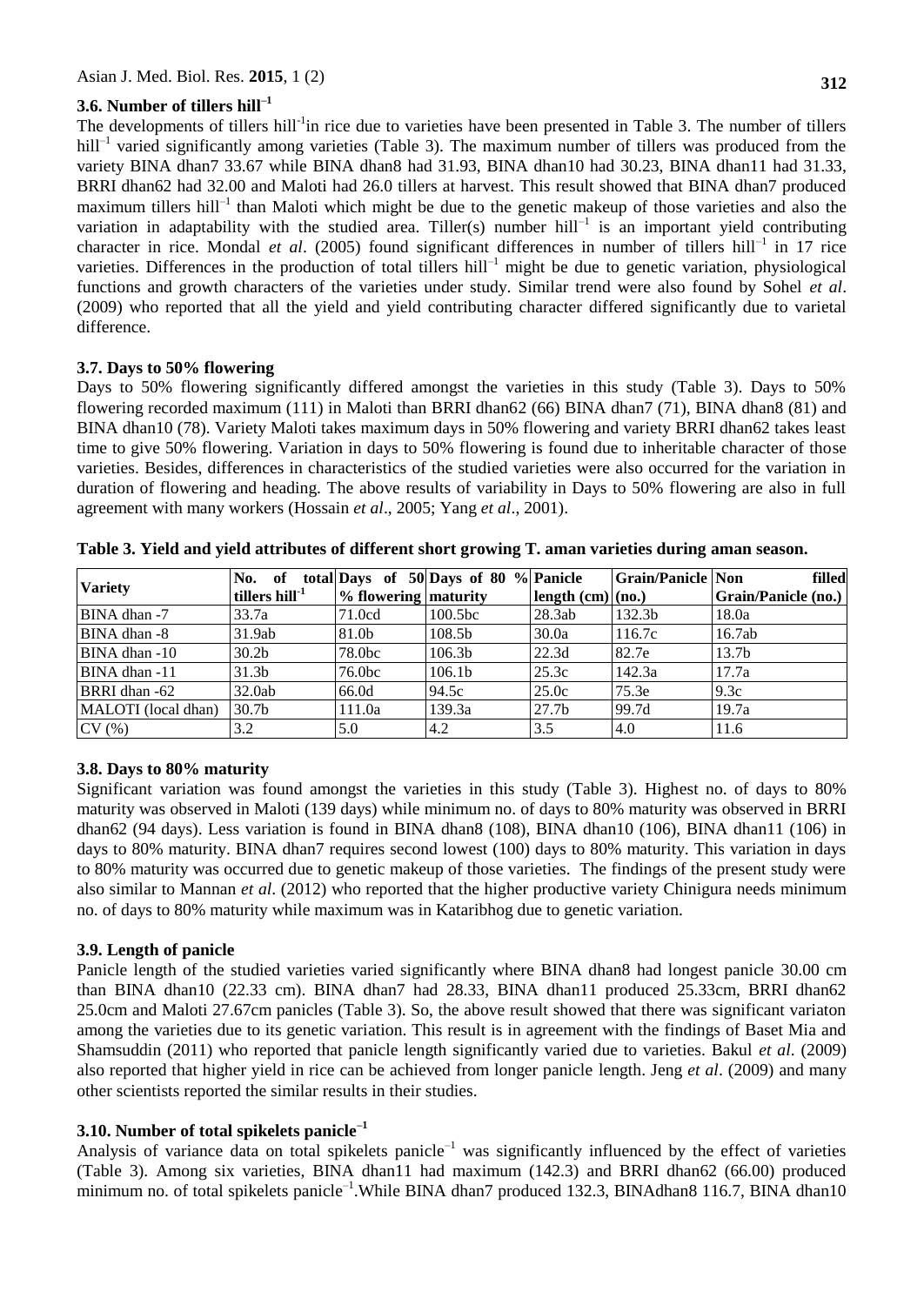82.67 and Maloti 99.67 no. of spikelets panicle<sup>-1.</sup> The variation in total grains panicle<sup>-1</sup> was found due to the variation in effective, non effective and total tiller production. Similar results were found by Hossain *et al*. (2014) who reported that the both hybrid rice varieties Heera2 (119.8) and Aloron (111.8) produced the highest spikelets panicle<sup>-1</sup> than that of BRRI dhan48 (105.5). Hossain *et al.* (2014) also found similar results due to genetic makeup. Uddin *et al*. (2011) also found that the modern variety BRRI dhan44 performed better than local varieties due to genetic makeup of the varieties and these findings were identical to the study of Hossain *et al*. (2005).

#### **3.11. Thousand–grains weight**

Thousand grains weight represents grain size and ultimately is related to grain yield. The effect of rice varieties on 1000–grains weight was significant (Table 4). Genotype BINA dhan8 produced the highest weight of 1000– grain (22.60g) due to heavier grain than BRRI dhan62 (18.08 g) BINA dhan7 produced 21.00 g, BINA dhan10 produced 19.60 g, BINA dhan11 produced 18.83 g and Maloti produced 20.0 g thousand grain weight. Alam *et al*. (2012) reported that 1000–grains weight differed significantly among the cultivars studied where BR11 produced the highest 1000–grain weight (23.79g) and BRRI dhan33 produced the lowest (21.69g) which might be due to the genetic variation. Similar result was also obtained by Jeng *et al*. (2009).

#### **3.12. Grain yield**

There were significant differences among the varieties in respect of grain yield (Table 4). Among six varieties, BINA dhan11 produced the highest grain yield  $(5.03 \text{ t ha}^{-1})$  compared to the lowest in Maloti  $(3.5t \text{ ha}^{-1})$ . While BINA dhan7 produced 5.00 t ha<sup>-1</sup>, BINA dhan8 produced 4.5t ha<sup>-1</sup>, BINA dhan10 produced 3.93t ha<sup>-1</sup>, BRRI dhan62 produced 4.16t ha<sup>-1</sup>.Besides, higher yield BINA dhan11 also had the tallest plant, production of more effective and total tillers, filled and total grains panicle<sup>-1</sup> and highest weight of 1000-grain as well as larger sizes of grains. Uddin *et al*. (2010), Pruneddu and Spanu (2001) and many workers reported that the varieties which produced higher number of effective tillers hill<sup>-1</sup> and higher number of filled grains panicle<sup>-1</sup> also gave higher grain yield ha–1 . Similar results were also reported by Mondal *et al.* (2005) in rice. It was further observed that the genotype DU–527 had remarkable superiority to growth, yield attributes and grain yield over the other varieties due to their genetic differences among the varieties. Similarly, Sohel *et al*. (2009) reported that these variations in yield might be due to genetic makeup of the varieties.



**Figure 4. Variation in grain yield (t/ha) of different short growing aman varieties.**

#### **3.13. Straw yield**

Statistical analysis of variance data showed significant differences among six varieties in respect of straw yield (Table 4). The variety BINA dhan11 produced highest straw yield  $(7.48t \text{ ha}^{-1})$  and least in Maloti  $(4.84t \text{ ha}^{-1})$ . While BINA dhan7 produced 5.00t ha<sup>-1</sup>, BINA dhan8 produced 5.95t ha<sup>-1</sup>, BINA dhan10 5.53t ha<sup>-1</sup> and BRRI dhan62 produced 5.56t ha<sup>-1</sup> straw yields. These result revealed that the variation in straw yield was due to shorter plant height and fewer no. of leaves plant<sup>-1</sup>. Uddin *et al.* (2011) reported that the BRRI dhan44 produced significantly higher straw yield  $(5.28t \text{ ha}^{-1})$  against the lowest by Lalchicon  $(2.94t \text{ ha}^{-1})$ . This might be due to varietal differences.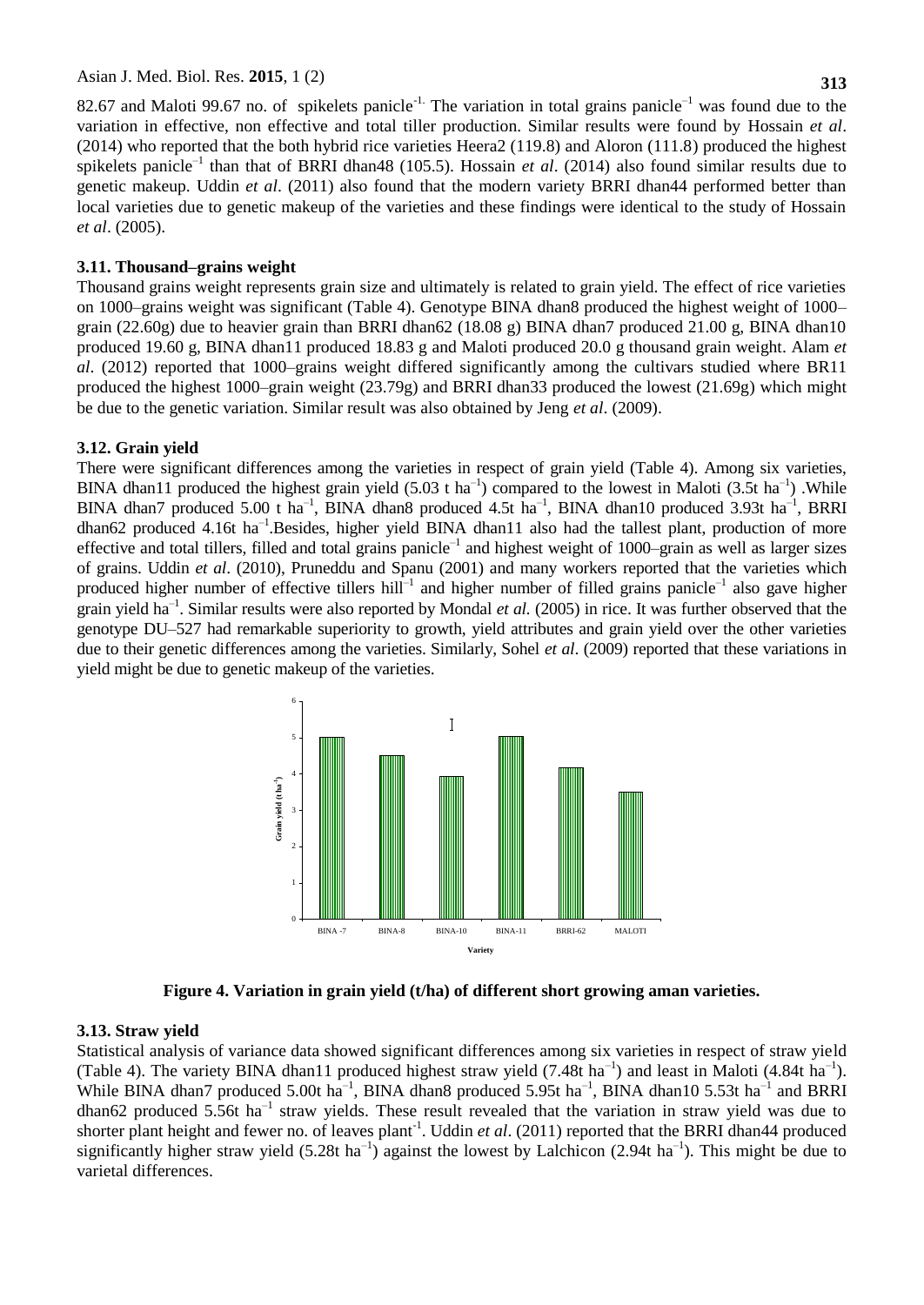#### **3.14. Biological yield (t ha–1 )**

A significant variation was found among the varieties in respect of biological yield (Table 4). Among six varieties, biological yield had higher in BINA dhan11 (12.52t ha<sup>-1</sup>) and lowest in Maloti (8.40t ha<sup>-1</sup>). While BINA dhan7 produced 11.64t ha<sup>-1</sup>, BINA dhan8 10.45t ha<sup>-1</sup>, BINA dhan10 9.487t ha<sup>-1</sup> and BRRI dhan62 produced 9.733t ha<sup>-1</sup> biological yield. This variation on biological yield was found due to the genetic variation which was supported by Uddin *et al.* (2011) who reported that the BRRI dhan-44 produced higher biological yield than Lalchicon. Besides, the variation in biological yield was also found due to the variation in grain and straw yield.

#### **3.15. Harvest index (%)**

Harvest index (HI) represent comparative yield performance between grain and straw yield. The data on harvest index was significantly influenced by the varieties (Table 4). The variety BINA dhan8 recorded the highest harvest index (43.06%) and lowest harvest in BINA dhan11 (39.92%). While BINA dhan7 produced 42.96%, BINA dhan10 41.45%, BRRI dhan62 42.81% and Maloti produced 41.96% HI. These results revealed that HIs differed significantly due to the genetic differences of the studied varieties their differential adaptability and also the variation of grain and straw yield as well as biological yield. These findings were also similar to that of the study of Uddin *et al*. (2011) who reported that the harvest index differed significantly among the varieties due to its genetic variability.

| <b>Variety</b> | <b>1000</b><br>grain<br>wt.(g) | Yield<br>Grain<br>(t/h) | Yield<br><b>Straw</b><br>(t/h) | <b>Biological</b><br>Yield (t/ha) | Harvest Index $(\% )$<br>(Oven dry basis) |
|----------------|--------------------------------|-------------------------|--------------------------------|-----------------------------------|-------------------------------------------|
| BINA dhan7     | 21.00 <sub>b</sub>             | 5.00a                   | 6.63 <sub>b</sub>              | 11.64a                            | 42.96a                                    |
| BIN dhan8      | 22.60a                         | 4.50 <sub>b</sub>       | 5.95c                          | 10.45 <sub>b</sub>                | 43.06a                                    |
| BINA dhan10    | 19.60 <sub>bc</sub>            | 3.93c                   | 5.55c                          | 9.48b                             | 41.45ab                                   |
| BINA dhan11    | 18.83cd                        | 5.03a                   | 7.48a                          | 12.52a                            | 39.92b                                    |
| BRRI dhan62    | 18.08d                         | 4.16bc                  | 5.56c                          | 9.73 <sub>b</sub>                 | 42.81a                                    |
| MALOTI (local) | 20.00 <sub>bc</sub>            | 3.500d                  | 4.84d                          | 8.34c                             | 41.96a                                    |
| CV(%)          | 3.82                           | 5.06                    | 4.25                           | 5.87                              | 2.07                                      |

| Table 4. Yield and yield attributes of different short growing transplanted aman varieties during aman |  |
|--------------------------------------------------------------------------------------------------------|--|
| season.                                                                                                |  |

#### **4. Conclusions**

The present study reveals that, the performances of BINA dhan7, BINA dhan11, and BRRI dhan62 have the high yielding capacity and are of short duration. Therefore, it could be recommended that farmers can cultivate the BINA dhan7, BINA dhan11, and BRRI dhan62 during aman season to evade cyclonic effect and pave the way for cultivating boro rice and other rabi crops in this mono cropped area.

#### **Conflict of interest**

None to declare.

### **References**

- Alam MM and MK Mondal, 2003. Comparative water requirement and management practices for hybrid and inbred rice cultivation in Bangladesh. Bangladesh J. Agrl. Sci, 30: 345-351.
- Alam MS, MA Baki, MS Sultana, KJ Ali and MS Islam, 2012. Effect of variety, spacing and number of seedlings per hill on the yield potentials of transplant aman rice. Int. J. Agr. & Agri. R., 2: 10–15.
- Ashrafuzzaman M, MR Islam, MR Ismail, SM Shahidullah and MM Hanafi, 2009. Evaluation of six aromatic rice varieties for yield and yield contributing characters. Int. J. Agric. Biol., 11: 616–620.
- Bakul MRA, MS Akter, MN Islam, MMAA Chowdhury and MHA Amin, 2009. Water stress effect on morphological characters and yield attributes in some mutants T–aman rice lines. Bangladesh Res. Pub. J., 3: 934–944.
- BARC (Bangladesh Agriculture Research Council). 2005, Fertilizer Recommended Guide (BARC, 2005), Bangladesh Agriculture Research Council, Farm gate, Dhaka, Bangladesh.
- Baset Mia MA and ZH Shamsuddin, 2011. Physio–morphological appraisal of aromatic fine rice (*Oryza sativa*  L.) in relation to yield potential. Intl. J. Bot., 7: 223–229.